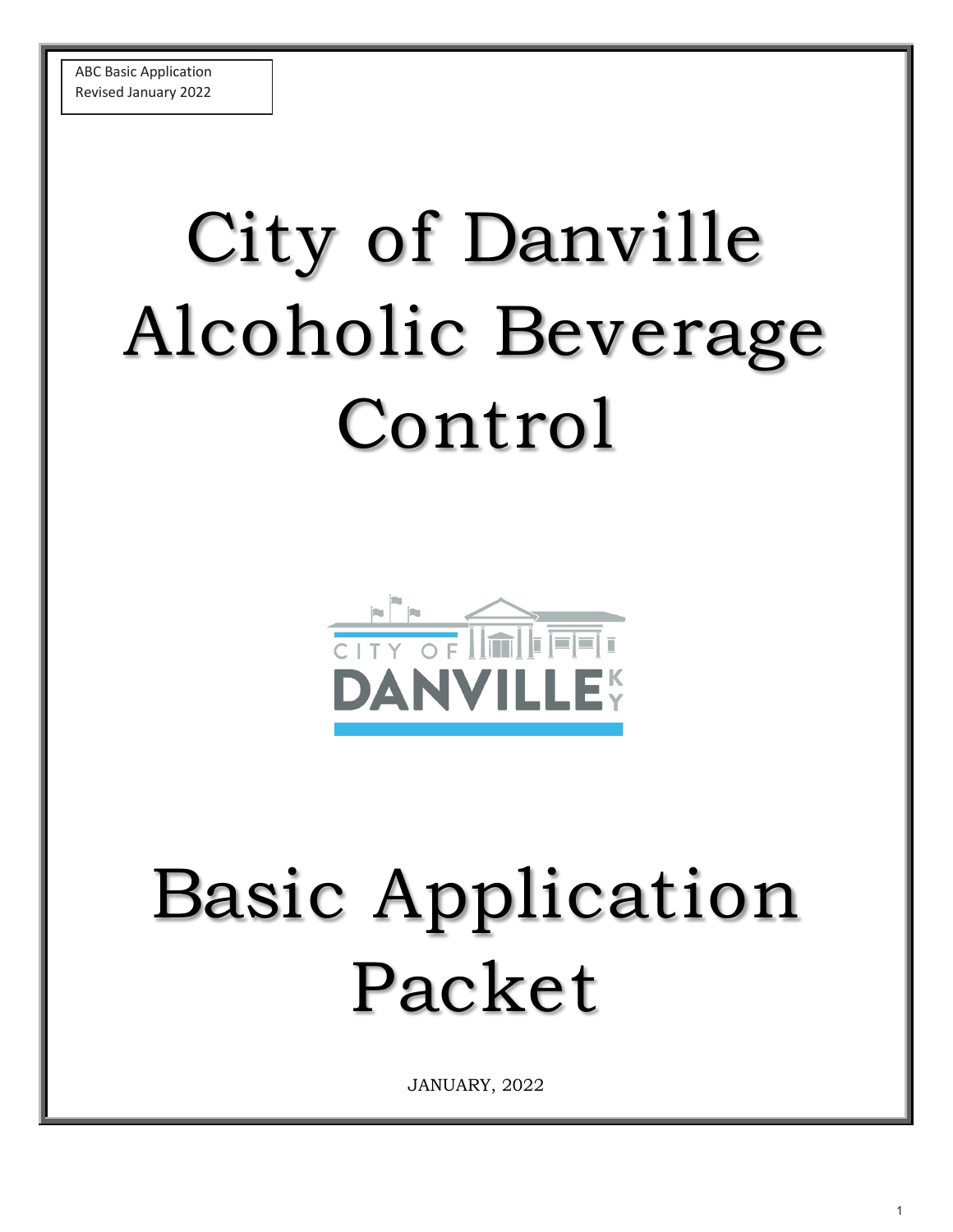

#### **CITY OF DANVILLE ALCOHOLIC BEVERAGE CONTROL** 445 W. Main St. Danville, KY 40422 (859) 238-1200 phone (859 238-1236 fax  $E$ mail blester@danvilleky.gov

## **BASIC APPLICATION FOR ALCOHOLIC BEVERAGE LICENSE Applications will be returned if all questions are not answeredcompletely.**

|                                                                                                                                                                                                                                                                                                                                                                                                                                                                                                                                                                                                                                                                                                                                                                                                                                                                                                | <b>SECTION A</b>                                                                                                                                                                                                                                                                                                                                              |                                                   |                  |                         |                         | <b>SECTION B</b>                                          |                          |
|------------------------------------------------------------------------------------------------------------------------------------------------------------------------------------------------------------------------------------------------------------------------------------------------------------------------------------------------------------------------------------------------------------------------------------------------------------------------------------------------------------------------------------------------------------------------------------------------------------------------------------------------------------------------------------------------------------------------------------------------------------------------------------------------------------------------------------------------------------------------------------------------|---------------------------------------------------------------------------------------------------------------------------------------------------------------------------------------------------------------------------------------------------------------------------------------------------------------------------------------------------------------|---------------------------------------------------|------------------|-------------------------|-------------------------|-----------------------------------------------------------|--------------------------|
| 1. Applicant's business/company name                                                                                                                                                                                                                                                                                                                                                                                                                                                                                                                                                                                                                                                                                                                                                                                                                                                           |                                                                                                                                                                                                                                                                                                                                                               | (applicant's name, if sole proprietor)            |                  |                         |                         | 2. Tax numbers must be issued<br>in the applicant's name. |                          |
| DBA (Doing Business As): DBA (Doing Business As):                                                                                                                                                                                                                                                                                                                                                                                                                                                                                                                                                                                                                                                                                                                                                                                                                                              |                                                                                                                                                                                                                                                                                                                                                               |                                                   |                  |                         |                         |                                                           |                          |
| Address of premises to be licensed                                                                                                                                                                                                                                                                                                                                                                                                                                                                                                                                                                                                                                                                                                                                                                                                                                                             |                                                                                                                                                                                                                                                                                                                                                               |                                                   |                  |                         |                         | Federal EIN #                                             |                          |
|                                                                                                                                                                                                                                                                                                                                                                                                                                                                                                                                                                                                                                                                                                                                                                                                                                                                                                |                                                                                                                                                                                                                                                                                                                                                               |                                                   |                  |                         |                         |                                                           |                          |
| State <u>in the state of the state of the state of</u> $\overline{z}$ is code <u>that in the state of the state of the state of</u>                                                                                                                                                                                                                                                                                                                                                                                                                                                                                                                                                                                                                                                                                                                                                            |                                                                                                                                                                                                                                                                                                                                                               |                                                   |                  |                         |                         |                                                           |                          |
| Mailing address (if different from above)                                                                                                                                                                                                                                                                                                                                                                                                                                                                                                                                                                                                                                                                                                                                                                                                                                                      |                                                                                                                                                                                                                                                                                                                                                               |                                                   |                  |                         |                         |                                                           |                          |
|                                                                                                                                                                                                                                                                                                                                                                                                                                                                                                                                                                                                                                                                                                                                                                                                                                                                                                |                                                                                                                                                                                                                                                                                                                                                               |                                                   |                  |                         |                         |                                                           |                          |
|                                                                                                                                                                                                                                                                                                                                                                                                                                                                                                                                                                                                                                                                                                                                                                                                                                                                                                |                                                                                                                                                                                                                                                                                                                                                               |                                                   |                  |                         |                         |                                                           |                          |
| Fee enclosed $\frac{1}{2}$                                                                                                                                                                                                                                                                                                                                                                                                                                                                                                                                                                                                                                                                                                                                                                                                                                                                     |                                                                                                                                                                                                                                                                                                                                                               |                                                   |                  |                         |                         |                                                           |                          |
|                                                                                                                                                                                                                                                                                                                                                                                                                                                                                                                                                                                                                                                                                                                                                                                                                                                                                                |                                                                                                                                                                                                                                                                                                                                                               |                                                   | <b>SECTION C</b> |                         |                         |                                                           |                          |
| Complete the following for the business proprietor, partner(s), and all persons interested in the business to be licensed. List all owners, officers, directors,<br>partners, managing members, members, and shareholders. If privately-held, show 100% of the ownership. If publicly-traded, list the three highest<br>ranking officers and any natural person who owns ten (10) percent or more. If non-profit, list the highest ranking director or officer. Attach additional<br>pages as needed. If you are operating under a management agreement, please enclose a copy of agreement.<br>Is this a publicly held company: $\vert$ YES $\vert$ NO. (If yes, attach the criminal background checks for the three highest ranking officers and any person<br>who owns 10 percent (10%) or more interest. If no, attach the criminal background checks for all persons listed in Section C. |                                                                                                                                                                                                                                                                                                                                                               |                                                   |                  |                         |                         |                                                           |                          |
| NAME AND HOME ADDRESS                                                                                                                                                                                                                                                                                                                                                                                                                                                                                                                                                                                                                                                                                                                                                                                                                                                                          | ALL PHONE NUMBERS<br>$H = HOME$<br>W= WORK<br>$F = FAX$<br>$C = CELL$                                                                                                                                                                                                                                                                                         | <b>SOCIAL</b><br><b>SECURITY</b><br><b>NUMBER</b> | <b>TITLE</b>     | USA<br>CITIZENSHIP      | DATE OF<br><b>BIRTH</b> | LIST STATE(S) WHERE<br>PERSON RESIDED IN<br>PAST 5 YRS    | % OF<br><b>OWNERSHIP</b> |
|                                                                                                                                                                                                                                                                                                                                                                                                                                                                                                                                                                                                                                                                                                                                                                                                                                                                                                | $H_{\underbrace{\hspace{2.5cm}}\hspace{2.5cm}}-\hspace{2.5cm}\underbrace{\hspace{2.5cm}}$<br>W <sub>2</sub> and the second second second second second second second second second second second second second second second second second second second second second second second second second second second second second second<br>$F =$<br>$\mathbf C$ |                                                   |                  | <b>YES</b><br><b>NO</b> |                         |                                                           | $\%$                     |
|                                                                                                                                                                                                                                                                                                                                                                                                                                                                                                                                                                                                                                                                                                                                                                                                                                                                                                | H<br>$W =$<br>$F =$<br>$\mathbf C$                                                                                                                                                                                                                                                                                                                            |                                                   |                  | <b>YES</b><br><b>NO</b> |                         |                                                           | $\%$                     |
|                                                                                                                                                                                                                                                                                                                                                                                                                                                                                                                                                                                                                                                                                                                                                                                                                                                                                                | H is a set of $\mathbb{H}$<br>$W \qquad \qquad \qquad$<br>F.<br>C                                                                                                                                                                                                                                                                                             |                                                   |                  | <b>YES</b><br><b>NO</b> |                         |                                                           | $\%$                     |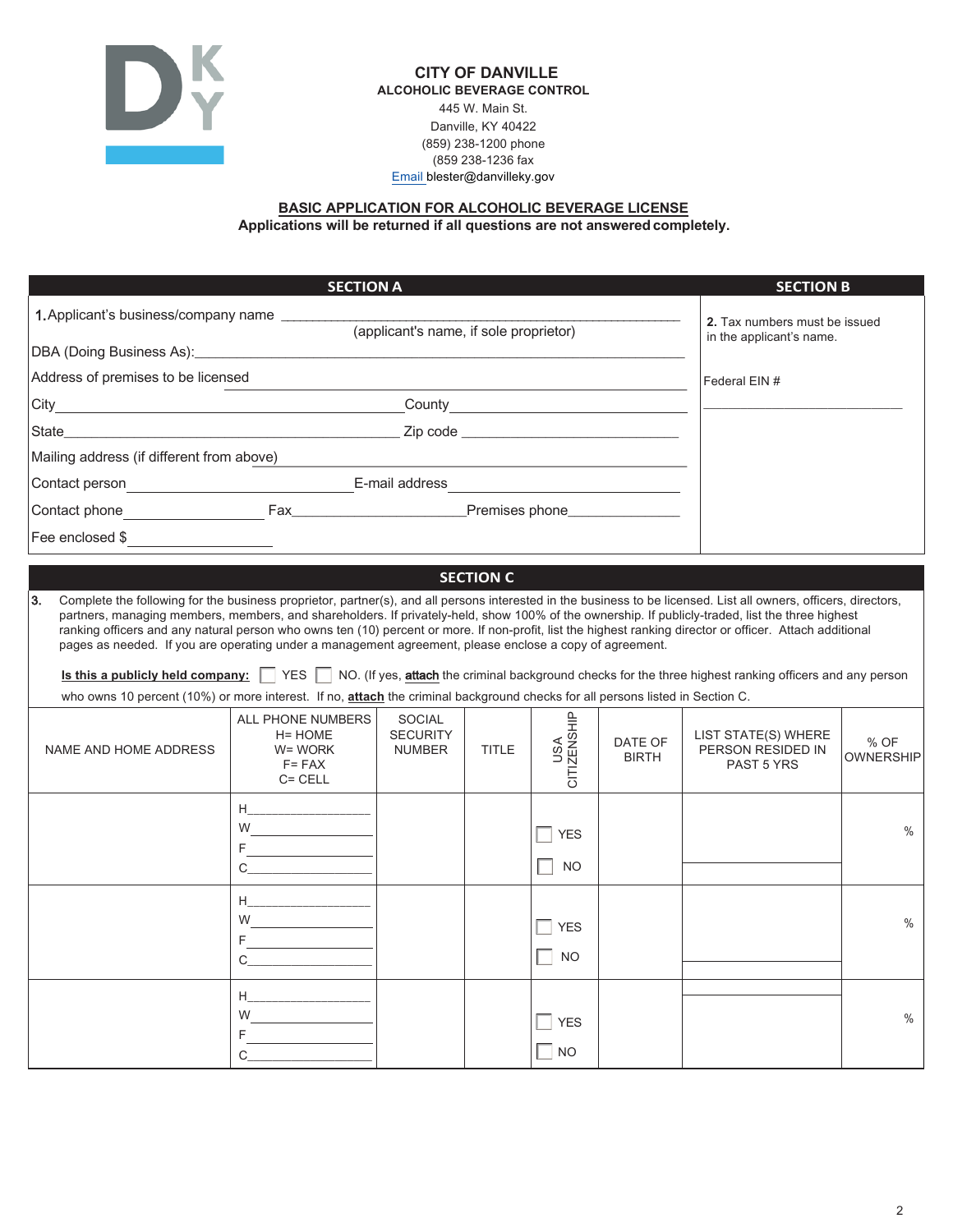|    | <b>SECTION D</b>                                                                                                                                                                                                                                                                                              |              |           |
|----|---------------------------------------------------------------------------------------------------------------------------------------------------------------------------------------------------------------------------------------------------------------------------------------------------------------|--------------|-----------|
|    | 4. Is the applicant the owner of the real estate where these premises are to be licensed?<br>If yes, attach a deed. If no, attach a signed copy of the lease or permit.                                                                                                                                       | YES          | NO        |
|    | ABC will not issue any license(s) unless this lease extends through the full period of the license expiration date.                                                                                                                                                                                           |              |           |
|    | ABC will not issue any license(s) unless the applicant has an active and valid lease or deed permit for the licensed premises.                                                                                                                                                                                |              |           |
|    | If the applicant is not the owner of the real estate premises:                                                                                                                                                                                                                                                |              |           |
|    |                                                                                                                                                                                                                                                                                                               |              |           |
|    | Give the address of the owner of the real estate premises example and the control of the control of the control of the real estate premises                                                                                                                                                                   |              |           |
|    | Give a contact number for the owner of the real estate premises                                                                                                                                                                                                                                               |              |           |
|    |                                                                                                                                                                                                                                                                                                               |              |           |
|    | 5. If the applicant is a corporation, limited partnership, or limited liability company (LLC), is it in good standing with<br>the Kentucky Secretary of State?                                                                                                                                                | <b>YES</b>   | <b>NO</b> |
|    |                                                                                                                                                                                                                                                                                                               |              |           |
|    | <b>Attach</b> a copy of the applicant's Articles of Incorporation or Articles of Organization.<br>If incorporated or organized in another state, attach a Certificate of Authority to do business in Kentucky.                                                                                                |              |           |
|    | Identify and provide the address of the individual who is designated as the process agent to receive legal notifications:                                                                                                                                                                                     |              |           |
|    | 6. Has the applicant or any person listed in Section C (3) ever held any type of alcoholic beverage licenses?                                                                                                                                                                                                 | <b>YES</b>   | NO        |
|    | If yes, check the license type(s) and give the business name and state:                                                                                                                                                                                                                                       |              |           |
|    |                                                                                                                                                                                                                                                                                                               |              |           |
|    | ப                                                                                                                                                                                                                                                                                                             |              |           |
|    | ப                                                                                                                                                                                                                                                                                                             |              |           |
|    | $\Box$                                                                                                                                                                                                                                                                                                        |              |           |
|    | 7. Does the applicant or anyone named in Section C (3) of this application have 10% interest or more in any alcohol license type?                                                                                                                                                                             |              |           |
|    | (804: KAR 4:015)                                                                                                                                                                                                                                                                                              | <b>YES</b>   | <b>NO</b> |
|    | If yes, please list or explain the contract of the contract of the contract of the contract of the contract of                                                                                                                                                                                                |              |           |
| 8. | Has the applicant or any person named in Section C (3) been convicted of any felony, been released from felony custody or<br>felony incarceration, been on felony parole, or had a termination of felony probation within the past five (5) years?<br>(KRS 243.100)1)(a)                                      | <b>YES</b>   | NO        |
|    | 9. Has the applicant or any person named in Section C (3) been convicted of a misdemeanor directly or indirectly related to alcohol<br>or a controlled substance within the past two (2) years? (KRS 243.100(1)(b) and (c)                                                                                    | <b>YES</b>   | $\neg$ NO |
|    | 10. Has there ever been a suspension, denial, or revocation of any Kentucky alcoholic beverage license held by the applicant<br>or by any person named in Section C (3) of this application? If yes, attach a statement giving a full explanation,<br>including date(s) of suspension, denial, or revocation. | <b>YES</b>   | <b>NO</b> |
|    |                                                                                                                                                                                                                                                                                                               |              |           |
|    | 11. a. Are the premises currently licensed?<br>If yes, list the Kentucky License number(s):                                                                                                                                                                                                                   | <b>YES</b>   | <b>NO</b> |
|    | b. Are the rights of an existing Quota Retail Package license being transferred?                                                                                                                                                                                                                              | <b>YES</b>   | <b>NO</b> |
|    | c. Is the applicant applying for a new Quota Retail Package license?                                                                                                                                                                                                                                          | <b>YES</b>   | <b>NO</b> |
|    | d. Is the applicant acquiring an interest in the existing business?                                                                                                                                                                                                                                           | <b>YES</b>   | <b>NO</b> |
|    | e. If (d) is yes, has the applicant applied for a Transitional Alcohol License?                                                                                                                                                                                                                               | <b>S</b> YES | $\Box$ NO |
|    | 12. Will gasoline or lubricating oil be sold or work be done on motor vehicles?                                                                                                                                                                                                                               | <b>YES</b>   | <b>NO</b> |
|    | If yes, will an inventory of not less than \$5,000 in food, groceries, and related products be maintained?                                                                                                                                                                                                    | <b>YES</b>   | <b>NO</b> |
|    |                                                                                                                                                                                                                                                                                                               |              |           |
|    | <b>SECTION E</b>                                                                                                                                                                                                                                                                                              |              |           |

| 17. Check the license type(s) for which the applicant is applying. For each license type selected, the applicant affirms that the requirements for that license |  |  |
|-----------------------------------------------------------------------------------------------------------------------------------------------------------------|--|--|
| type(s) are met.                                                                                                                                                |  |  |

| ,                    |                                          |                                          |
|----------------------|------------------------------------------|------------------------------------------|
| <b>LICENSE TYPES</b> | <b>Licensing Fee</b><br><b>Full Year</b> | <b>Licensing Fee</b><br><b>Half Year</b> |
|                      |                                          |                                          |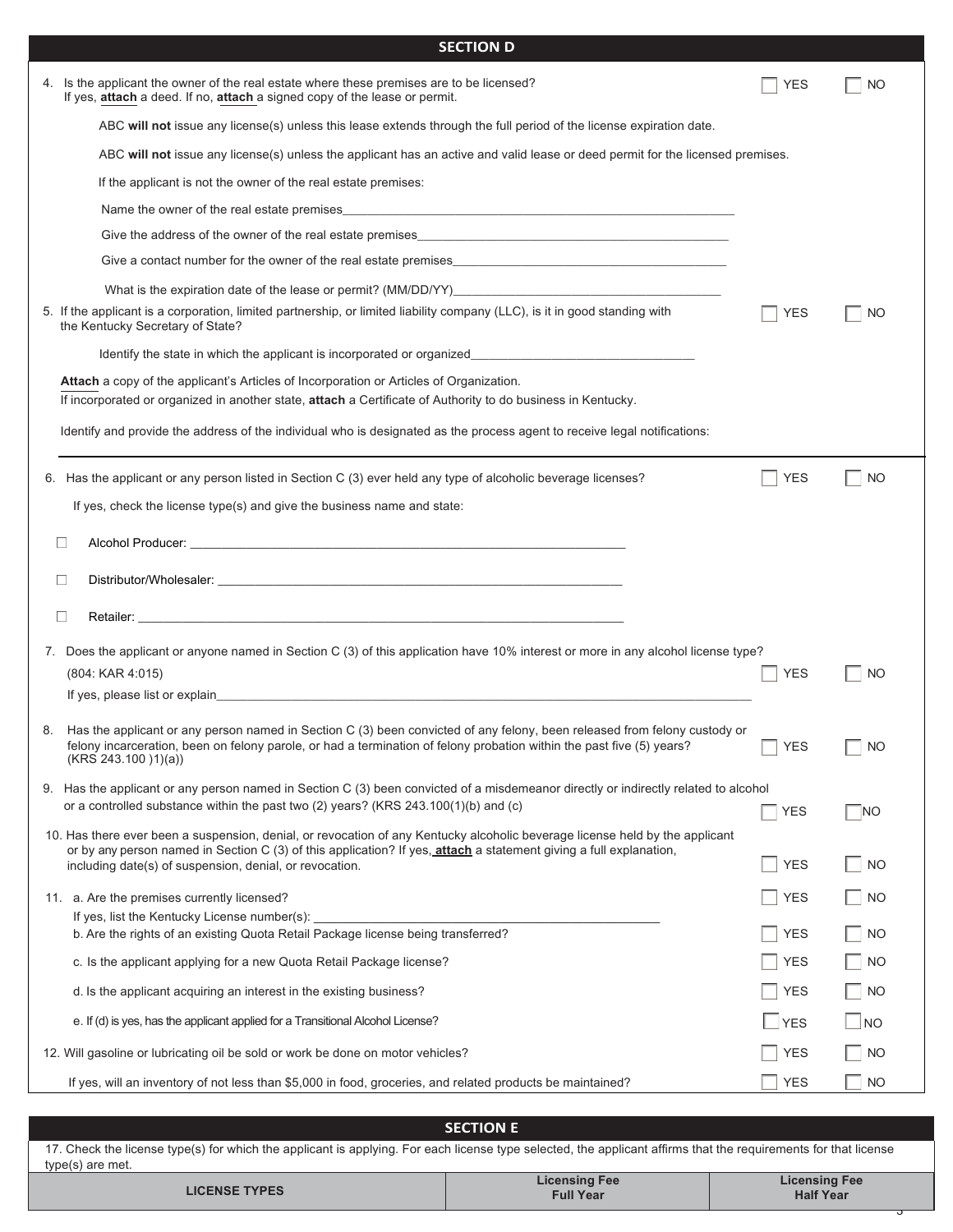| <b>RETAIL - QUOTA</b>                                                                                                                                                                                                                                                                                                                                                                                                                                                                                                                                                                                                                                                                                                                                                                                                             | City license section 2.5-12                                                                                                                                                                                                                                                                                       |         |
|-----------------------------------------------------------------------------------------------------------------------------------------------------------------------------------------------------------------------------------------------------------------------------------------------------------------------------------------------------------------------------------------------------------------------------------------------------------------------------------------------------------------------------------------------------------------------------------------------------------------------------------------------------------------------------------------------------------------------------------------------------------------------------------------------------------------------------------|-------------------------------------------------------------------------------------------------------------------------------------------------------------------------------------------------------------------------------------------------------------------------------------------------------------------|---------|
| $\Box$<br>Quota Retail Package License                                                                                                                                                                                                                                                                                                                                                                                                                                                                                                                                                                                                                                                                                                                                                                                            | \$1,000                                                                                                                                                                                                                                                                                                           | \$500   |
| (KRS 243.230, KRS 243.240, 804 KAR 4:270)                                                                                                                                                                                                                                                                                                                                                                                                                                                                                                                                                                                                                                                                                                                                                                                         |                                                                                                                                                                                                                                                                                                                   |         |
| A quota license must be available prior to applying.                                                                                                                                                                                                                                                                                                                                                                                                                                                                                                                                                                                                                                                                                                                                                                              |                                                                                                                                                                                                                                                                                                                   |         |
| $\Box$<br>Quota Retail Drink License                                                                                                                                                                                                                                                                                                                                                                                                                                                                                                                                                                                                                                                                                                                                                                                              |                                                                                                                                                                                                                                                                                                                   |         |
| (KRS 243.250 - no longer limited)                                                                                                                                                                                                                                                                                                                                                                                                                                                                                                                                                                                                                                                                                                                                                                                                 | \$1,000                                                                                                                                                                                                                                                                                                           | \$500   |
| <b>RETAIL-NON QUOTA</b>                                                                                                                                                                                                                                                                                                                                                                                                                                                                                                                                                                                                                                                                                                                                                                                                           | City license section 2.5-12                                                                                                                                                                                                                                                                                       |         |
| $\Box$<br>NQ Retail Malt Beverage Package License (KRS 243.280)                                                                                                                                                                                                                                                                                                                                                                                                                                                                                                                                                                                                                                                                                                                                                                   | \$200                                                                                                                                                                                                                                                                                                             | \$100   |
|                                                                                                                                                                                                                                                                                                                                                                                                                                                                                                                                                                                                                                                                                                                                                                                                                                   | If applying for both an NQ Retail Malt<br>Beverage Package License and an NQ-4<br>Retail Malt Beverage Drink License, the<br>total license fee for a full year for both is<br>\$250: \$200 for a primary NQ Malt<br>Beverage License and \$50 discounted fee                                                      |         |
|                                                                                                                                                                                                                                                                                                                                                                                                                                                                                                                                                                                                                                                                                                                                                                                                                                   | to add the secondary NQ Malt Beverage                                                                                                                                                                                                                                                                             |         |
| □<br>NQ-4 Retail Malt Beverage Drink License (KRS 243.088)                                                                                                                                                                                                                                                                                                                                                                                                                                                                                                                                                                                                                                                                                                                                                                        | License.<br>\$200                                                                                                                                                                                                                                                                                                 | \$100   |
|                                                                                                                                                                                                                                                                                                                                                                                                                                                                                                                                                                                                                                                                                                                                                                                                                                   | If applying for both an NQ Retail Malt<br>Beverage Package License and an NQ-4<br>Retail Malt Beverage Drink License, the<br>total license fee for a full year for both is<br>\$250: \$200 for a primary NQ Malt<br>Beverage License and \$50 discounted fee<br>to add the secondary NQ Malt Beverage<br>License. |         |
| $\Box$<br>NQ-1 Retail Drink License (KRS 243.082)                                                                                                                                                                                                                                                                                                                                                                                                                                                                                                                                                                                                                                                                                                                                                                                 | \$2,000                                                                                                                                                                                                                                                                                                           | \$1,000 |
| Includes distilled spirits, wine, and malt beverages.                                                                                                                                                                                                                                                                                                                                                                                                                                                                                                                                                                                                                                                                                                                                                                             |                                                                                                                                                                                                                                                                                                                   |         |
| Specify the business type:<br>Convention Center - Premises capacity of 1,000 persons<br>$\Box$<br>Horse Track - Premises located at a track licensed by the<br>$\Box$<br>Kentucky Racing Commission (KRS 243.265)<br>Attach a copy of the racing license<br>Automobile Race Track - Premises seating capacity of 30,000<br>$\Box$<br>persons<br>Air or Rail System - Commercial airline system or railroad<br>$\Box$<br>company sells alcohol to passengers on scheduled chartered<br>trips.<br>Attach a copy of the listing of the air or rail terminals used and<br>the locations of the storage areas.<br>State Park - 9 or 18-hole golf course, or full-service lodge and<br>$\Box$<br>dining room.                                                                                                                           |                                                                                                                                                                                                                                                                                                                   |         |
|                                                                                                                                                                                                                                                                                                                                                                                                                                                                                                                                                                                                                                                                                                                                                                                                                                   | \$1,000                                                                                                                                                                                                                                                                                                           | \$500   |
| NQ-2 Retail Drink License (KRS 243.084)<br>$\Box$<br>Specify the business type:<br>Restaurant - Minimum 50% of gross annual income from food<br>$\Box$<br>sales.<br>Motel/Hotel - Minimum 50 sleeping rooms, and maintain a<br>$\Box$<br>restaurant with 50% food sales.<br>Airport - Premises located in a commercial airport through<br>$\Box$<br>which more than 500,000 passengers arrive or depart annually<br>Riverboat - Attach a copy of the applicant's license issued by<br>$\Box$<br>the United States Coast Guard authorizing the applicant's<br>Riverboat to carry 100 or more passengers.<br>Distillery - Must be located in wet territory or distillery moist<br>$\Box$<br>territory and all employees who will be involved in<br>sales/services must be STAR trained within (30) days of<br>beginning employment. |                                                                                                                                                                                                                                                                                                                   |         |
| $\Box$<br>NQ-3 Retail Drink License (KRS 243.086)                                                                                                                                                                                                                                                                                                                                                                                                                                                                                                                                                                                                                                                                                                                                                                                 | \$300                                                                                                                                                                                                                                                                                                             | \$150   |
| Specify the business type:<br>□ Private Club - Nonprofit charitable, civic, social, fraternal<br>organization, or political club which has maintained a room,<br>rooms, or premises from which the general public is excluded.<br>Attach documentary evidence of the applicant's non-profit<br>status.<br>Dining Car - Railroad or Pullman car company that sells alcohol                                                                                                                                                                                                                                                                                                                                                                                                                                                         |                                                                                                                                                                                                                                                                                                                   |         |
| by package or drink on a train<br>Bed and Breakfast - Must be located in wet territory and may                                                                                                                                                                                                                                                                                                                                                                                                                                                                                                                                                                                                                                                                                                                                    |                                                                                                                                                                                                                                                                                                                   |         |
|                                                                                                                                                                                                                                                                                                                                                                                                                                                                                                                                                                                                                                                                                                                                                                                                                                   |                                                                                                                                                                                                                                                                                                                   |         |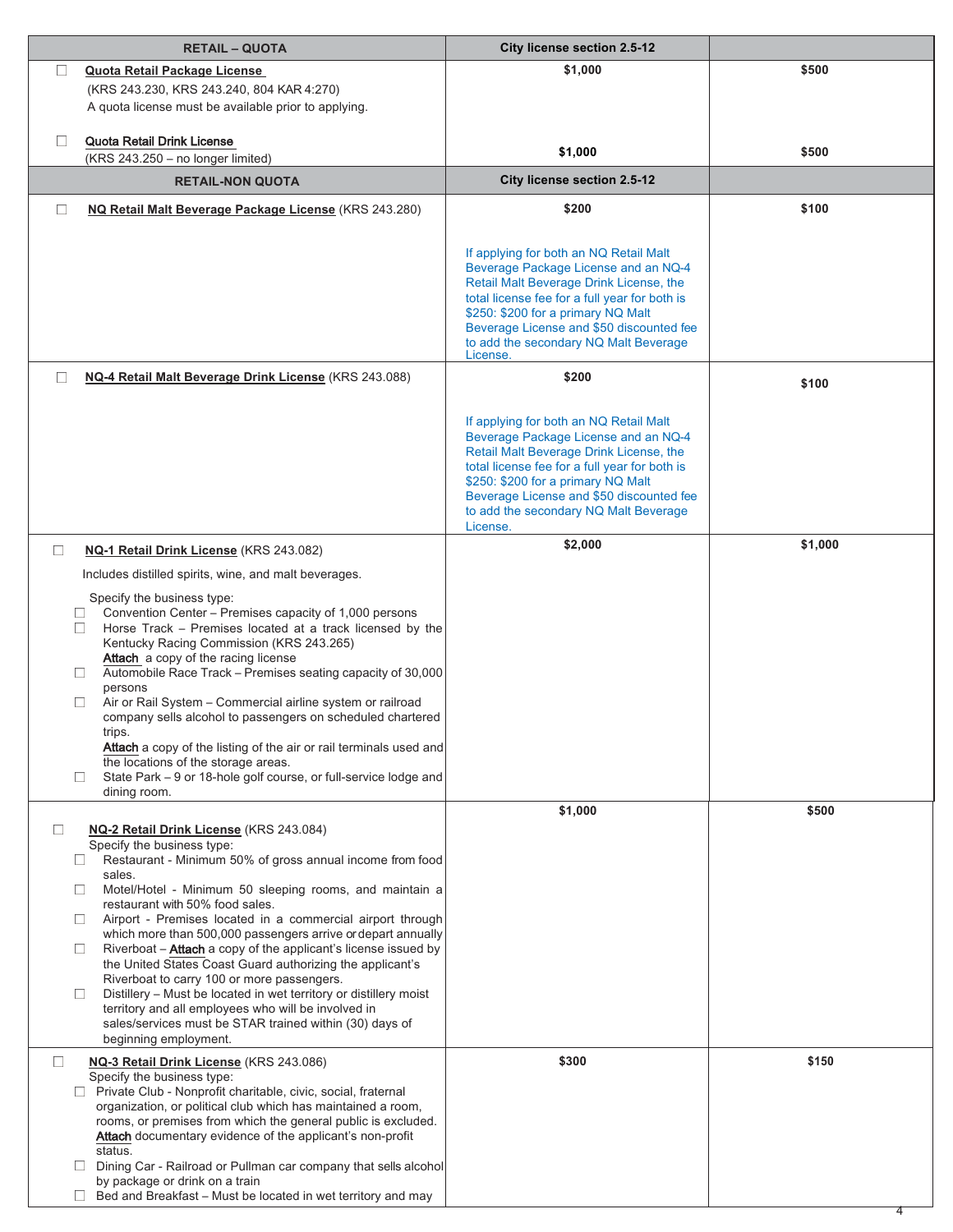| only sell to registered overnight guests Attach Permit to<br>operate (902 KAR 45:006)                                               |                      |                      |
|-------------------------------------------------------------------------------------------------------------------------------------|----------------------|----------------------|
|                                                                                                                                     |                      |                      |
|                                                                                                                                     |                      |                      |
|                                                                                                                                     |                      |                      |
|                                                                                                                                     | \$1,200              | \$600                |
| Limited Restaurant License LR100 or (KRS 241.010 (32), KRS<br>$\Box$<br>242.1244)                                                   |                      |                      |
| LR100 - Minimum 70% food sales and minimum seating<br>capacity of 100 persons at tables                                             |                      |                      |
| $\Box$<br>Limited Golf Course License (KRS 243.038, KRS 243.039)<br>Nine (9) or eighteen (18) hole USGA regulation golf course      | \$1,200              | \$600                |
| $\Box$<br>Qualified Historic Site License (KRS 241.010, KRS 243.042)                                                                | \$1,030              | \$515                |
| Caterer's License (KRS 241.010, KRS 243.033, 804 KAR<br>$\Box$<br>4:310) Premises contain commissary (kitchen) and applicant        | \$800                | \$400                |
| holds food service permit.<br>Attach a copy of the applicant's Food Service Permit issued by<br>the Boyle County Health Department. |                      |                      |
| <b>PRODUCER/SUPPLIER</b>                                                                                                            |                      |                      |
| Distiller's License KRS 243.120, KRS 243.130)<br>$\Box$                                                                             | \$500                | \$250                |
| Attach a copy of the Federal Basic Permit.                                                                                          |                      |                      |
| Rectifier's License - Class A [more than 50,000 gallons<br>$\Box$<br>rectified annually]                                            | \$3,000              | \$1,500              |
| (KRS 243.120, KRS 243.130)<br>Attach a copy of the Federal Basic Permit.                                                            |                      |                      |
| Rectifier's License - Class B [less than 50,000 gallons<br>$\Box$<br>rectified annually]                                            | \$960                | \$480                |
| (KRS 243.120, 243.130)                                                                                                              |                      |                      |
| Attach a copy of the Federal Basic Permit.                                                                                          |                      |                      |
| Attach The most recent Federal Monthly Report of Processing<br>Operations form if available.                                        |                      |                      |
| Brewer's License (KRS 243.150, KRS 244.606)<br>$\Box$                                                                               | \$500                | \$250                |
| Attach a copy of the Federal Basic Permit.                                                                                          |                      |                      |
| Microbrewery License [not to exceed 50,000 barrels<br>$\Box$<br>produced annually] (KRS 243.157, KRS 244.606)                       | \$500                | \$250                |
| Attach a copy of the Federal Basic Permit.                                                                                          |                      |                      |
| Attach the most recent Federal Monthly Report of Processing<br>Operations form if available (TTBF 5130.9)                           |                      |                      |
| <b>DISTRIBUTION/WHOLESALE</b>                                                                                                       |                      |                      |
| $\Box$<br><b>Wholesaler's Distilled Spirits and Wine License</b>                                                                    | \$3,000              | \$1,500              |
| (KRS 243.160, KRS 243.170)                                                                                                          |                      |                      |
| Attach a copy of the Federal Basic Permit.                                                                                          | \$400                | \$200                |
| Malt Beverage Distributor's License (KRS 243.180, KRS<br>$\Box$<br>244.606)                                                         |                      |                      |
| Attach a copy of the Federal Basic Permit.<br><b>STORAGE</b>                                                                        |                      |                      |
| <b>Bottling House / Bottling House Storage</b><br>$\Box$                                                                            | \$1,000              | \$500                |
| <b>License</b> (KRS 243.350)<br>Attach a copy of the Federal Basic Permit                                                           |                      |                      |
|                                                                                                                                     |                      |                      |
| <b>LICENSE TYPES</b>                                                                                                                | <b>Licensing Fee</b> | <b>Licensing Fee</b> |
|                                                                                                                                     | <b>Full Year</b>     | <b>Half Year</b>     |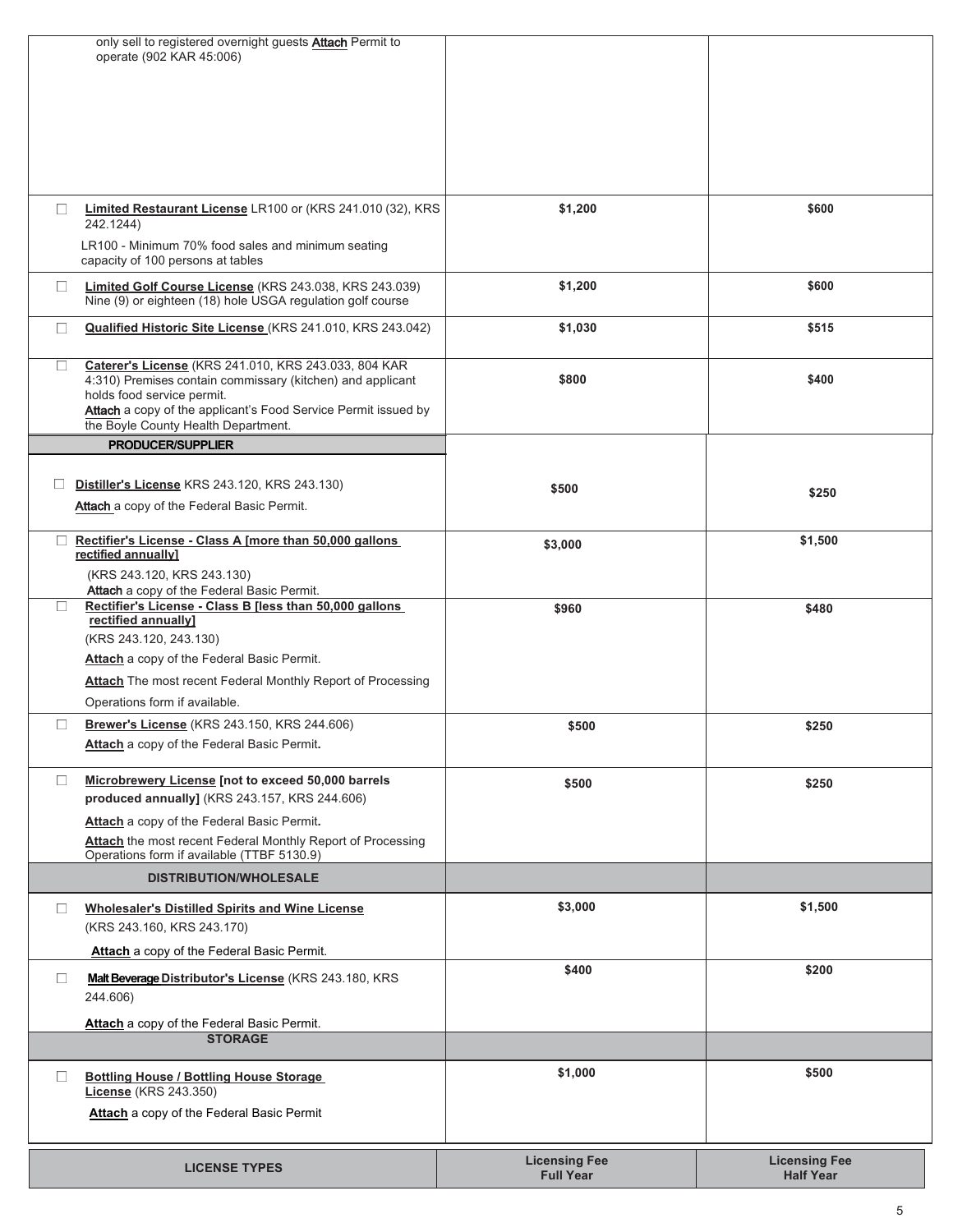| <b>SUPPLEMENTAL LICENSES</b>                                                                                                                                                     | City license section 2.5-12 page 6 |         |
|----------------------------------------------------------------------------------------------------------------------------------------------------------------------------------|------------------------------------|---------|
| Supplemental Bar License Fees are required for the first five.<br>$\Box$<br>(KRS 243.037, KRS 241.010)<br>Select supplemental license type that applies to primary license type: |                                    |         |
| Quota Retail Drink<br>$\Box$                                                                                                                                                     | \$1,000                            | \$500   |
| $\Box$<br>NQ-2 Retail Drink                                                                                                                                                      | \$1,000                            | \$500   |
| <b>Limited Restaurant</b><br>$\Box$                                                                                                                                              | \$1,200                            | \$600   |
| <b>Limited Golf Course</b><br>$\Box$                                                                                                                                             | \$1,200                            | \$600   |
| $\Box$<br><b>NQ-3 Retail Drink</b>                                                                                                                                               | \$300                              | \$150   |
| For how many Supplemental Licenses is the applicant applying?                                                                                                                    |                                    |         |
| <b>SPECIALITY LICENSES</b>                                                                                                                                                       | City license section 2.5-12 page 6 |         |
| <b>Special Sunday Retail Drink License</b><br>□                                                                                                                                  | \$300                              | \$150   |
| Available only if authorized by local ordinance or election.<br>(KRS 244.290, KRS 244.295)                                                                                       |                                    |         |
| <b>Extended Hours Supplemental License</b><br>$\Box$                                                                                                                             | \$2,000                            | \$1,000 |
| Available only to holders of NQ-1 Retail Drink Licenses,<br>and Qualified Historic Site Licenses located within<br>commercial airport (KRS 243.050)                              |                                    |         |
| <b>Authorized Public Consumption License</b><br>□<br>(KRS 243.089)                                                                                                               | \$250                              | \$125   |
| Attach a copy of local COD permit.<br>Attach a copy of general liability insurance.                                                                                              |                                    |         |
|                                                                                                                                                                                  | <b>SECTION F</b>                   |         |
| 13. List all types of licenses applied for in Section E:                                                                                                                         |                                    |         |
| 14. Describe in detail the type of business and how alcoholic beverages will be sold:                                                                                            |                                    |         |
| If applicable, how will Malt Beverages (beer) be sold at the business:                                                                                                           |                                    |         |
| $\Box$ Drink<br>Package<br>Both Drink and Package                                                                                                                                |                                    |         |

If applicable, how will Wine & Distilled Spirits be sold at the business:

□ Drink □ Package □ Both Drink and Package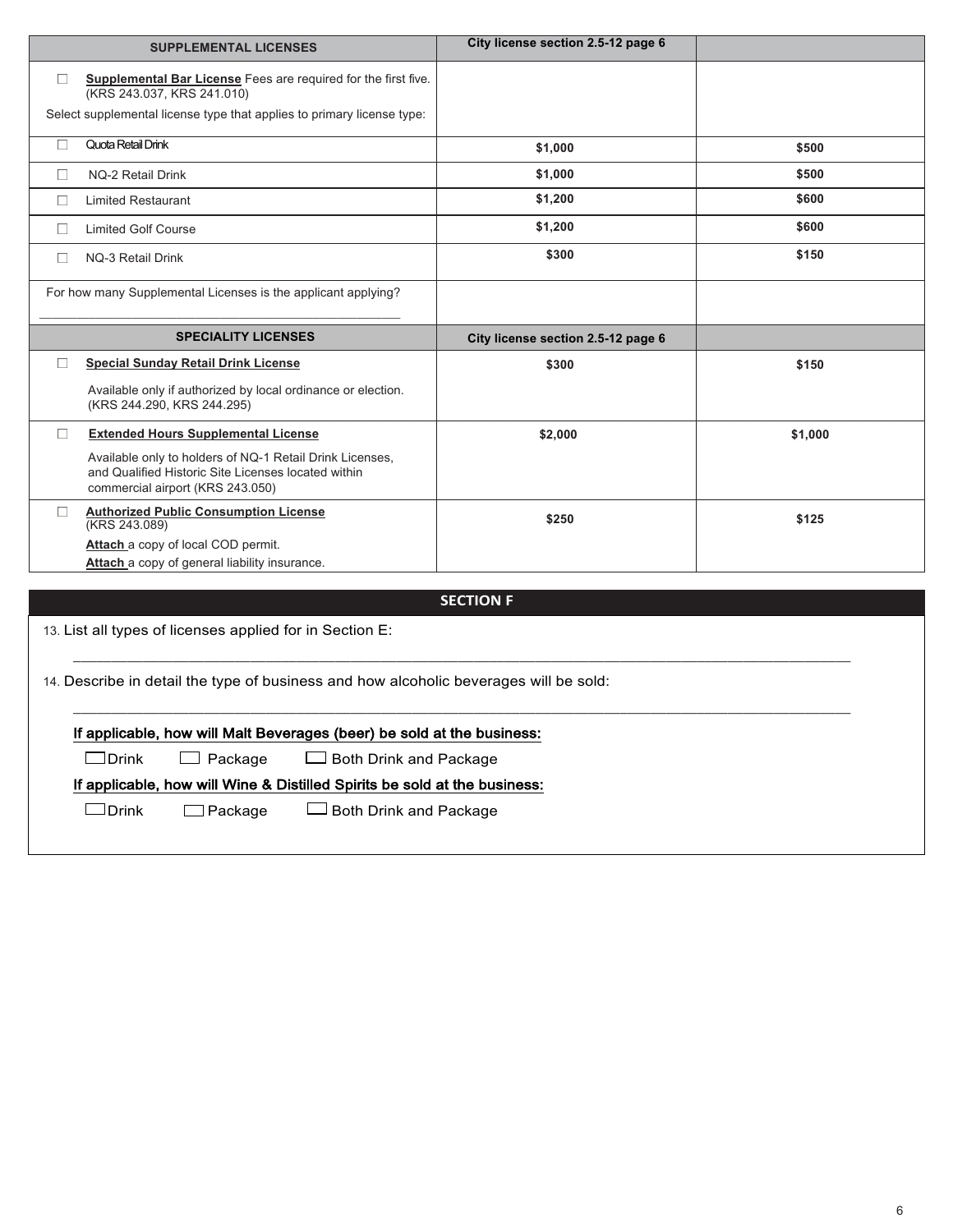|                                                                                                                                                                                                                                                                                                                                       |                   | THIS SELLER MUST COMPLETE THIS SECTION IF SECTION (D) HAS BEEN ANSWERED "YES" OR IF A LICENSE IS BEING TRANSFERRED. |                                      |                                                                      |
|---------------------------------------------------------------------------------------------------------------------------------------------------------------------------------------------------------------------------------------------------------------------------------------------------------------------------------------|-------------------|---------------------------------------------------------------------------------------------------------------------|--------------------------------------|----------------------------------------------------------------------|
|                                                                                                                                                                                                                                                                                                                                       |                   |                                                                                                                     |                                      | hereby swear and affirm that I am the owner or authorized officer    |
|                                                                                                                                                                                                                                                                                                                                       | (print full name) |                                                                                                                     |                                      |                                                                      |
| of $\qquad$                                                                                                                                                                                                                                                                                                                           |                   |                                                                                                                     |                                      | _that holds the following state license(s), the numbers of which are |
| (name of business)                                                                                                                                                                                                                                                                                                                    |                   |                                                                                                                     |                                      |                                                                      |
|                                                                                                                                                                                                                                                                                                                                       |                   |                                                                                                                     |                                      |                                                                      |
|                                                                                                                                                                                                                                                                                                                                       |                   |                                                                                                                     | (business address)                   |                                                                      |
|                                                                                                                                                                                                                                                                                                                                       |                   |                                                                                                                     |                                      |                                                                      |
| (street address)                                                                                                                                                                                                                                                                                                                      |                   | (city)                                                                                                              | $\mathsf{(county)}\tag{\mathsf{St}}$ | (zip)                                                                |
|                                                                                                                                                                                                                                                                                                                                       | (phone number)    | (fax number)                                                                                                        | (email address)                      |                                                                      |
|                                                                                                                                                                                                                                                                                                                                       |                   |                                                                                                                     |                                      |                                                                      |
| I (we) hereby surrender said license(s) and in doing so relinquish all rights and claims thereto and all privileges hereunder. I                                                                                                                                                                                                      |                   |                                                                                                                     |                                      |                                                                      |
| understand that if a license transfer is not approved, said license surrender shall be null and void and the license shall remain in                                                                                                                                                                                                  |                   |                                                                                                                     |                                      |                                                                      |
| the seller's name.                                                                                                                                                                                                                                                                                                                    |                   |                                                                                                                     |                                      |                                                                      |
| Signature of Seller <b>Constitution of Seller Constitution</b> Title <b>Times and Seller Constitution</b> Title <b>Times and Seller Constitution</b> Title <b>Times and Seller Constitution</b> Title <b>Times and Seller Constitution</b> Title <b>Times</b>                                                                         |                   |                                                                                                                     |                                      | _Date_____________                                                   |
|                                                                                                                                                                                                                                                                                                                                       |                   | (If a partnership, all partners must sign. If a corporation, only one officer must sign.)                           |                                      |                                                                      |
|                                                                                                                                                                                                                                                                                                                                       |                   | <b>SECTION BB</b>                                                                                                   |                                      |                                                                      |
|                                                                                                                                                                                                                                                                                                                                       |                   | OBTAIN CITY OF DANVILLE ABC ADMINISTRATOR'S SIGNATURE OF APPROVAL                                                   |                                      |                                                                      |
| The City of Danville ABC Administrator must approve this application and such approval must be forwarded to the state ABC. Take or mail this application, fees,<br>and all attachments to the City of Danville ABC Administrator. The City of Danville ABC Administrator will submit their approval/disapproval online at abc.ky.gov. |                   |                                                                                                                     |                                      |                                                                      |
| l certify under oath that the applicant(s) has been approved for the equivalent local license type(s) applied herein for the identified premises, and that<br>the applicant satisfies all local ordinances.                                                                                                                           |                   |                                                                                                                     |                                      |                                                                      |
| <b>APPLICANT NAME</b>                                                                                                                                                                                                                                                                                                                 |                   |                                                                                                                     |                                      |                                                                      |
| SIGNATURE OF APPROVAL OF CITY OF DANVILLE ABC ADMINISTRATOR                                                                                                                                                                                                                                                                           |                   |                                                                                                                     |                                      |                                                                      |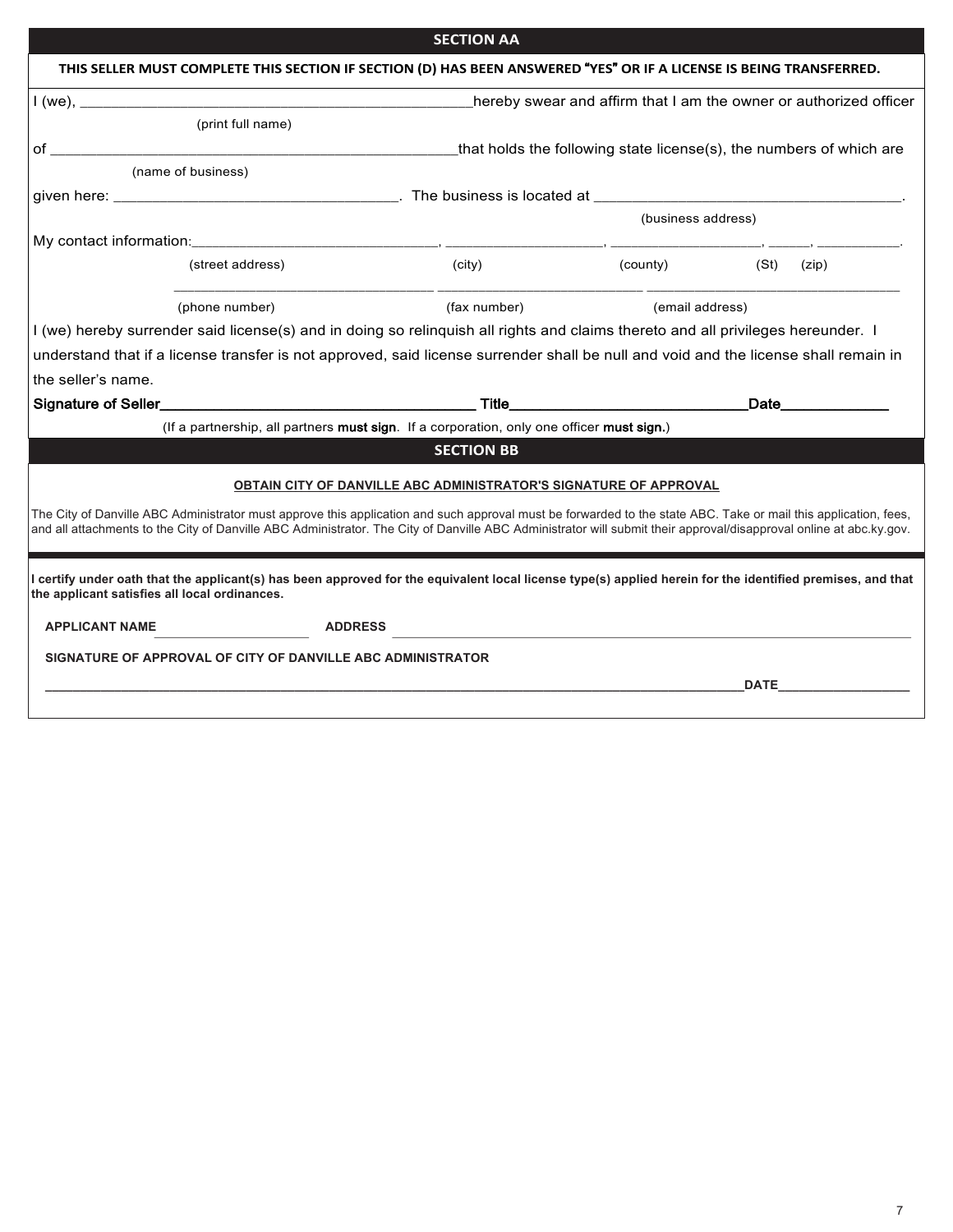## AFFIDAVIT OF BUYER OR NEW PERSON APPLYING FOR THE **ABC LICENSE(S)**

I, (print your name here) example and the set of the set of the set of the set of the set of the set of the set of the set of the set of the set of the set of the set of the set of the set of the set of the set of the set perjury that all statements contained in this application and all its attachments are true and correct to the best of my knowledge, information, and belief. I hereby swear and affirm that I shall not engage in any activity involving alcoholic beverages at the premises described herein until I have been issued the appropriate license(s) by the Kentucky Department of Alcoholic Beverage Control. I hereby swear and affirm that if the license(s) is issued, I shall abide by all state and local statutes, regulations, and ordinances relating to the manufacture, sale, use, and trafficking in alcoholic beverages. I hereby swear and affirm that no persons listed in Section (C) 3 of this application are in default of a repayment obligation under any financial program administered by a Kentucky Higher Education Assistance Authority (KHEAA) such as a student loan repayment. Signature of Buver or New Applicant the state of the state of Title Title and Date

No license to sell alcoholic or malt beverages shall be granted or renewed to any person who is delinguent in the payment of any taxes or fees due to the City at the time of issuing the license, nor shall any license be granted or renewed to sell upon any premises or property, owned and occupied by the licensee upon which there are any delinguent taxes or fees due the City. Further, if a licensee becomes delinguent in the payment of any taxes or any fees due the City at any time during the license period, the license to sell alcoholic or malt beverages shall be subject to revocation or suspension.

Initial here: and the state of the state of the state of the state of the state of the state of the state of the state of the state of the state of the state of the state of the state of the state of the state of the state

## This concludes the ABC Basic Application.

Note: Once you have completed the application, please save a copy and print the completed application and return it to the City of Danville Codes Enforcement, 445 W. Main St, Danville, KY 40422 with the applicable license fees. We accept completed applications by hand delivery, or by mail.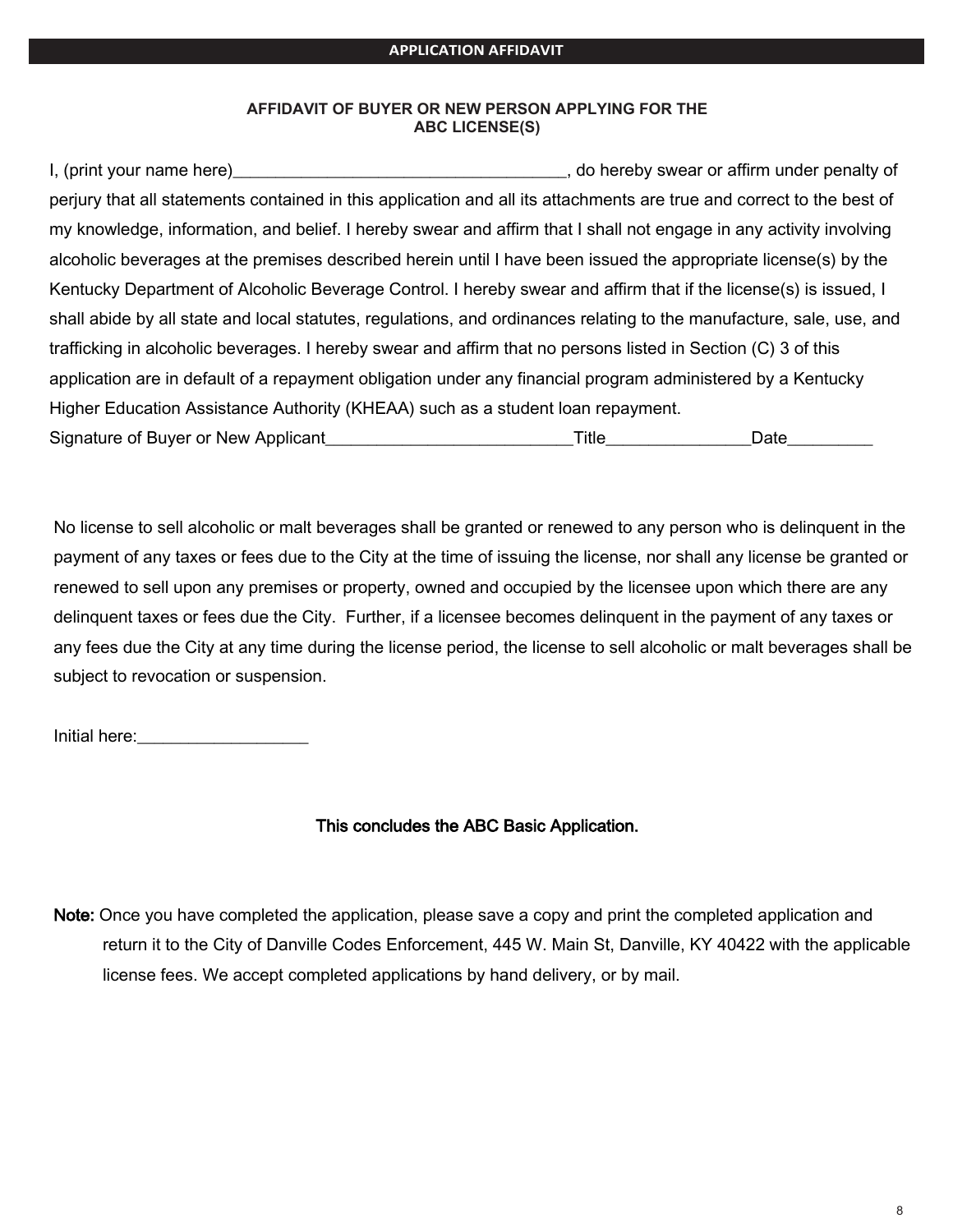|      | <b>CHECK LIST</b>                                                                                                                                   |                   |                  |
|------|-----------------------------------------------------------------------------------------------------------------------------------------------------|-------------------|------------------|
| l 1. | Have you included a certified check, cashier's check, business check, or money<br>order for license(s) fees made payable to the "City of Danville"? | <b>YES</b><br>- 1 | NO.              |
| 2.   | Have you answered each question fully and checked the type(s) of license(s) you are applying for?                                                   | <b>YES</b><br>×   | <b>NO</b><br>×   |
| 3.   | Have you signed your application?                                                                                                                   | <b>YES</b><br>H   | <b>NO</b><br>a l |
| Ι4.  | If applicable, has the seller signed the application?                                                                                               | <b>YES</b><br>H   | <b>NO</b><br>×.  |
| 5.   | Have you attached a copy of your newspaper advertisement for this license?                                                                          | <b>YES</b><br>u   | <b>NO</b><br>a l |
| 6.   | Have you attached a signed/valid copy of your deed or lease?                                                                                        | <b>YES</b><br>- 1 | NO.<br>×         |
| 7.   | Have you attached a copy of your criminal background check from the state(s) where you have resided                                                 |                   |                  |
|      | for the past five years?                                                                                                                            | <b>YES</b>        | <b>NO</b>        |
| 8.   | Have you reviewed your application to assure there are no errors, missing information and/or responses?                                             | <b>YES</b>        | NO.              |
| I9.  | Have all additional required documents been attached?                                                                                               | <b>YES</b><br>n.  | <b>NO</b>        |
|      |                                                                                                                                                     |                   |                  |
|      |                                                                                                                                                     |                   |                  |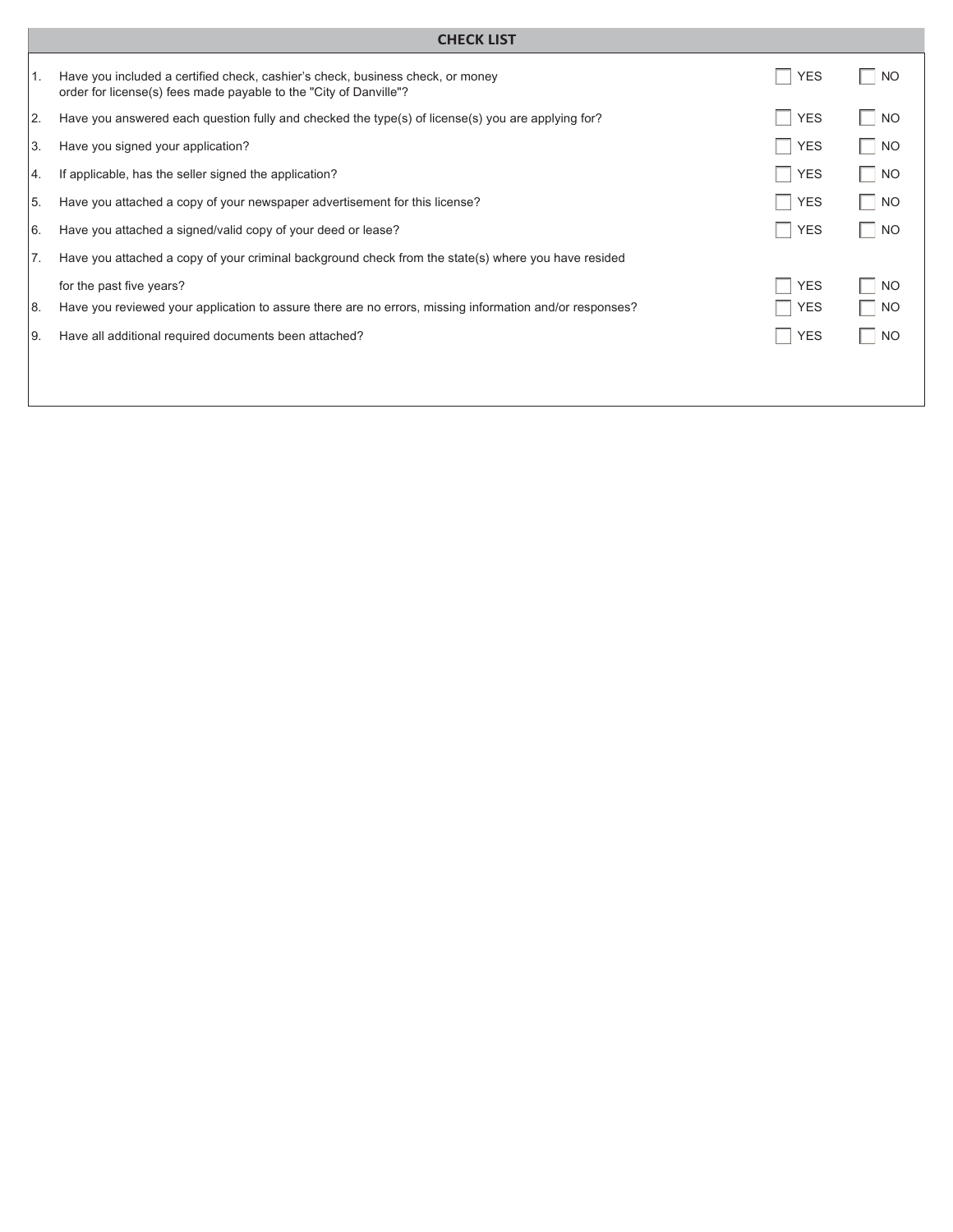

## **VERIFICATION OF FOOD SERVICE COMPLIANCE Related to City of Danville, Kentucky APPLICATION FOR ALCOHOLIC BEVERAGE LICENSE**

| $D/B/A$ : | <u> 1980 - Jan Samuel Barbara, margaret e popularista e popularista e popularista e popularista e popularista e</u>                                                                                                            |
|-----------|--------------------------------------------------------------------------------------------------------------------------------------------------------------------------------------------------------------------------------|
|           |                                                                                                                                                                                                                                |
|           |                                                                                                                                                                                                                                |
|           | Phone No.: (___)_______________________Cell Phone No.: (___)____________________                                                                                                                                               |
|           | Email address: Note and the service of the service of the service of the service of the service of the service of the service of the service of the service of the service of the service of the service of the service of the |
|           |                                                                                                                                                                                                                                |

Y'5)!-88!)\*%/5!+7!8':/(5/5!\*+,!-&/!-%%8\*'(<!7+&M!2222222222222222222222222222222222222222

The remainder of this form must be completed by the Boyle County Health Department, 448 South 3rd Street, Danville, Kentucky, Phone: 859-236-2053, before submitting your application for an Alcoholic Beverage License.

A33&/55!+7!%&/.'5/5!)+!4/!8':/(5/3M!222222222222222222222222222222222222222222222222

This is to certify that the premises listed above have obtained all necessary food service permits in order to comply with the Kentucky Food Service Code. Please note the following conditions, if any:

\*Establishment will be required to comply with applicable Kentucky Food Service Establishment Act and State Retail Food code requirements prior to commencing operation.

222222222222222222222222222222222222222222!!!!!!!!!!!!!!!!!!!!!!!!!!!!!!!!!!!!!!!!!!!!!!!!!!!!!!!!!!!!!!!!!!!!!!!!!!!!!!!!!!!!!!!!!!!!!!!!!!!!!!!!!!!!!!!!!!!!!!!!!!!!!!!!!!

| Signed this |        |  |
|-------------|--------|--|
|             | dav of |  |
|             |        |  |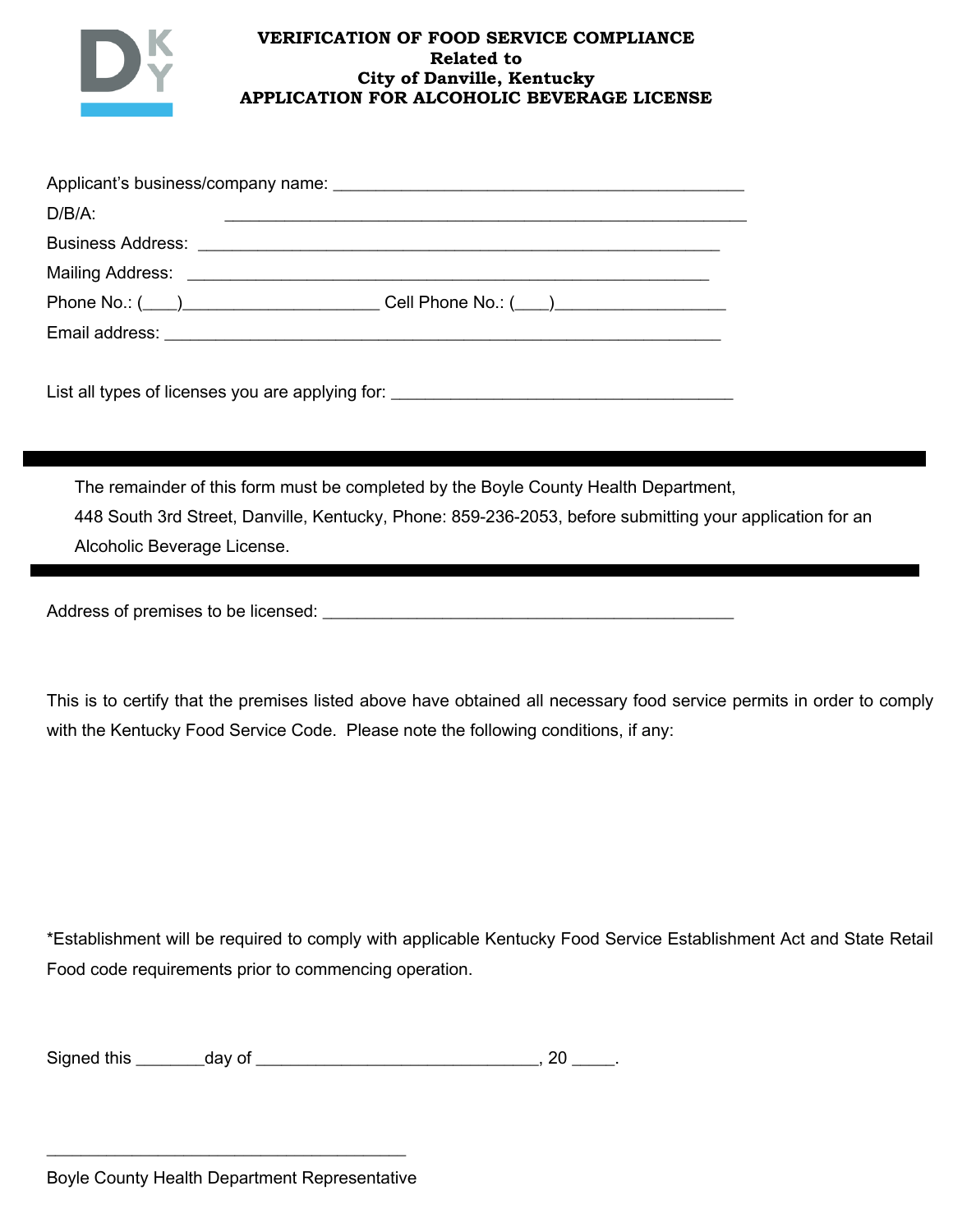

## **VERIFICATION OF FIRE CODE COMPLIANCE Related to City of Danville, Kentucky APPLICATION FOR ALCOHOLIC BEVERAGE LICENSE**

| $D/B/A$ : | <u> 1989 - Jan Samuel Barbara, margaret e populari e populari e populari e populari e populari e populari e popu</u> |
|-----------|----------------------------------------------------------------------------------------------------------------------|
|           |                                                                                                                      |
|           |                                                                                                                      |
|           |                                                                                                                      |
|           |                                                                                                                      |
|           |                                                                                                                      |

List all types of licenses you are applying for:<br> $\frac{1}{2}$ 

The remainder of this form must be completed by the City of Danville Fire Marshal, 420 W. Main St., Danville, Kentucky, Phone: 859-238-1211, before submitting your application for an Alcoholic Beverage License.

Address of premises to be licensed:<br>
and the line of the state of the state of the state of the state of the state of the state of the state of the state of the state of the state of the state of the state of the state of

This is to certify that the premises listed above meets the current, city adopted Fire and Life Safety Codes in order to comply with the Alcoholic Beverage Control Ordinance of the City of Danville, Kentucky. Please note the following conditions, if any:

222222222222222222222222222222222222222!!!!!!!!!!!!!!!!!!!!!!!!!!!!!!!!!!!!!!!!!!!!!!!!!!!!!!!!!!!!!!!!!!!!!!!!!!!!!!!!!!!!!!!!!!!!!!!!!!!!!!!!!!!!!!!!!!!!!!!!!!!!!!!!!!

D/-)'(<!\_/J,'&/./()!'7!-%%8':-48/22222222222222222222

D'<(/3!)0'5!222222223-\*!+7!222222222222222222222222222222222#!UT!22222=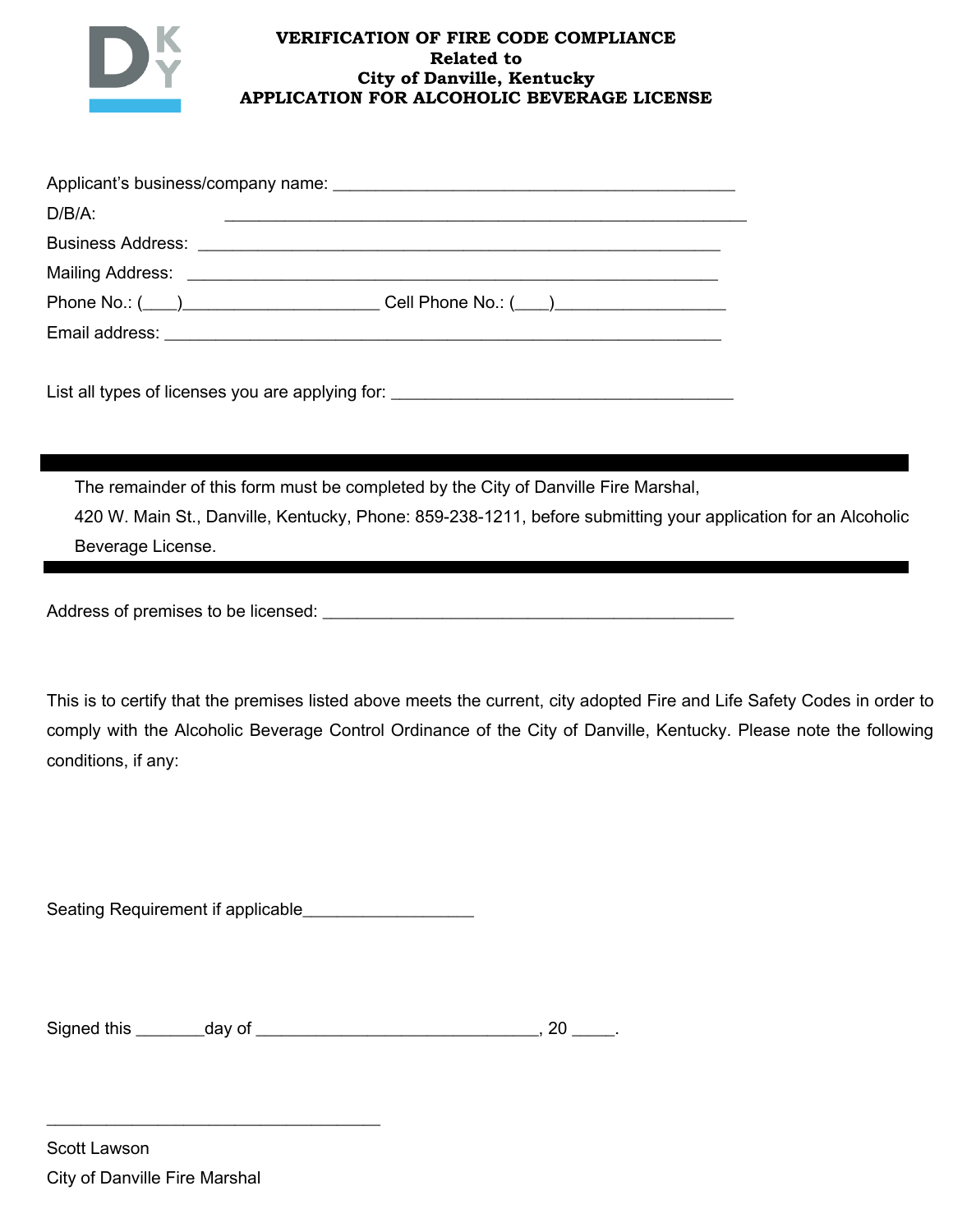

## **VERIFICATION OF BUILDING CODE COMPLIANCE Related to City of Danville, Kentucky APPLICATION FOR ALCOHOLIC BEVERAGE LICENSE**

| $D/B/A$ : | <u> 1989 - Johann Stein, mars an der stein am der stein am der stein am der stein am der stein am der stein am d</u> |
|-----------|----------------------------------------------------------------------------------------------------------------------|
|           |                                                                                                                      |
|           |                                                                                                                      |
|           |                                                                                                                      |
|           |                                                                                                                      |
|           |                                                                                                                      |

List all types of licenses you are applying for: \_\_\_\_\_\_\_\_\_\_\_\_\_\_\_\_\_\_\_\_\_\_\_\_\_\_\_\_\_\_\_

The remainder of this form must be completed by the City/County Building Inspector,

321 W. Main St., Room 203, Danville, Kentucky, Phone: 859-238-1107, before submitting your application for an Alcoholic Beverage License.

A33&/55!+7!%&/.'5/5!)+!4/!8':/(5/3M!2222222222222222222222222222222222222222222222222

This is to certify that the premises listed above meets all applicable Building Codes in order to comply with the Alcoholic Beverage Control Ordinance of the City of Danville, Kentucky. Please note the following conditions, if any:

222222222222222222222222222222222222222222!!!!!!!!!!!!!!!!!!!!!!!!!!!!!!!!!!!!!!!!!!!!!!!!!!!!!!!!!!!!!!!!!!!!!!!!!!!!!!!!!!!!!!!!!!!!!!!!!!!!!!!!!!!!!!!!!!!!!!!!!!!!!!!!!!

D'<(/3!)0'5!222222223-\*!+7!222222222222222222222222222222222#!UT!22222=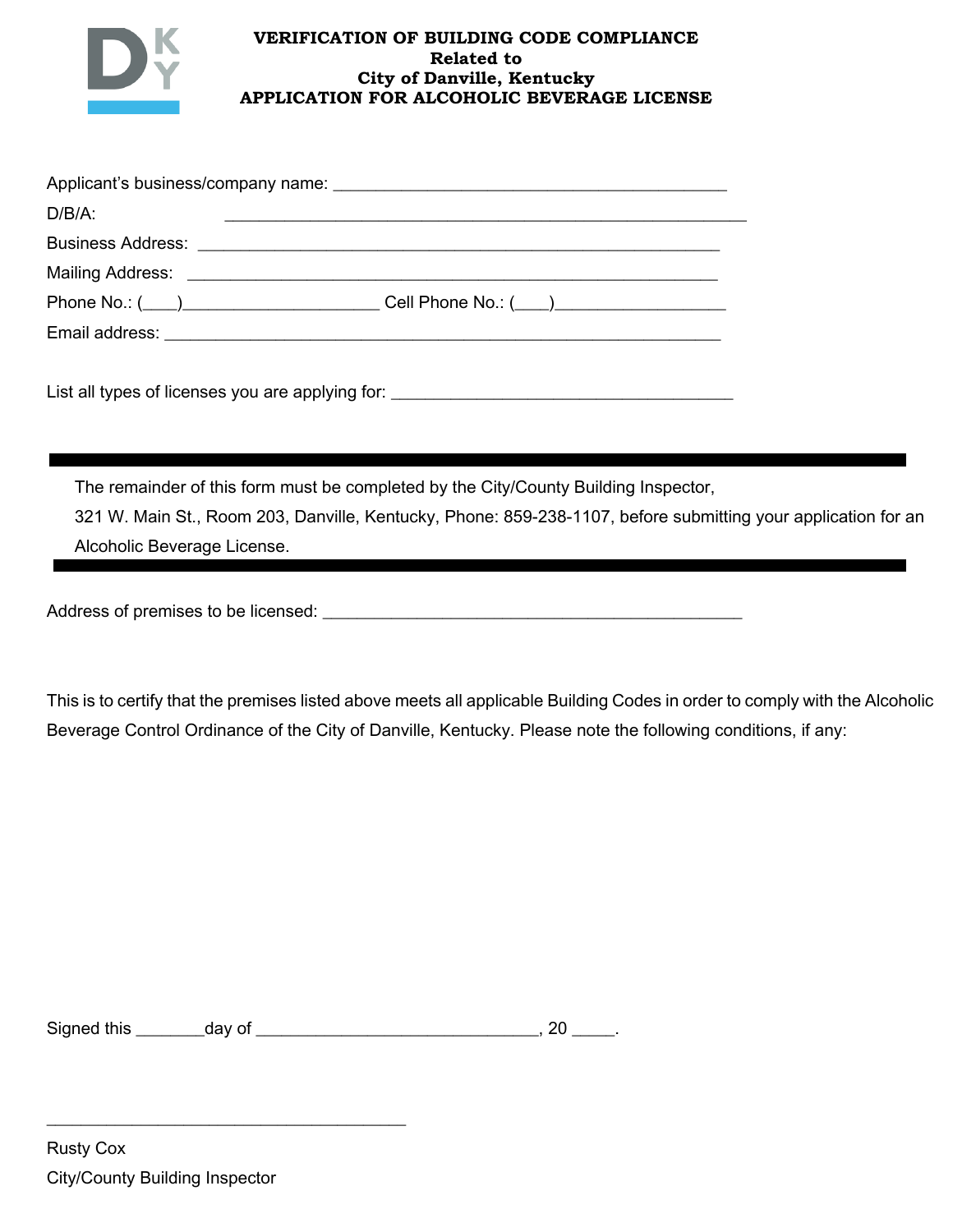

## **VERIFICATION OF ZONING COMPLIANCE Related to City of Danville, Kentucky APPLICATION FOR ALCOHOLIC BEVERAGE LICENSE**

| Applicant's business/company name: |  |  |  |  |
|------------------------------------|--|--|--|--|
| D/B/A:                             |  |  |  |  |
| <b>Business Address:</b>           |  |  |  |  |

List all types of licenses you are applying for: \_\_\_\_\_\_\_\_\_\_\_\_\_\_\_\_\_\_\_\_\_\_\_\_\_\_\_\_\_\_\_

The remainder of this form must be completed by the Danville-Boyle Planning & Zoning Commission, 445 W. Main St., Suite 205, Danville, Kentucky, Phone: 859-238-1235, before submitting your application for an Alcoholic Beverage License.

Address of premises to be licensed: example and all 22222222222222222222222222222

This is to certify that the premises listed above meets Zoning Ordinance in order to comply with the Alcoholic Beverage Control Ordinance of the City of Danville, Kentucky.

2222222222222222222222222222222222222222222222222222222222222222222222222222222222222222222222222222222 2222222222222222222222222222222222222222222222222222222222222222222222222222222222222222222222222222222

222222222222222222222222222222222222222222!!!!!!!!!!!!!!!!!!!!!!!!!!!!!!!!!!!!!!!!!!!!!!!!!!!!!!!!!!!!!!!!!!!!!!!!!!!!!!!!!!!!!!!!!!!!!!!!!!!!!!!!!!!!!!!!!!!!!!!!!!!!!!!!!!

X&+%/&)\*!c+('(<M!222222222222222222222222222222222222222222222222

2222222222222222222222222222222222222

Conditions, if any: -

Signed this day of day of the same control of the service of the service of the service of the service of the s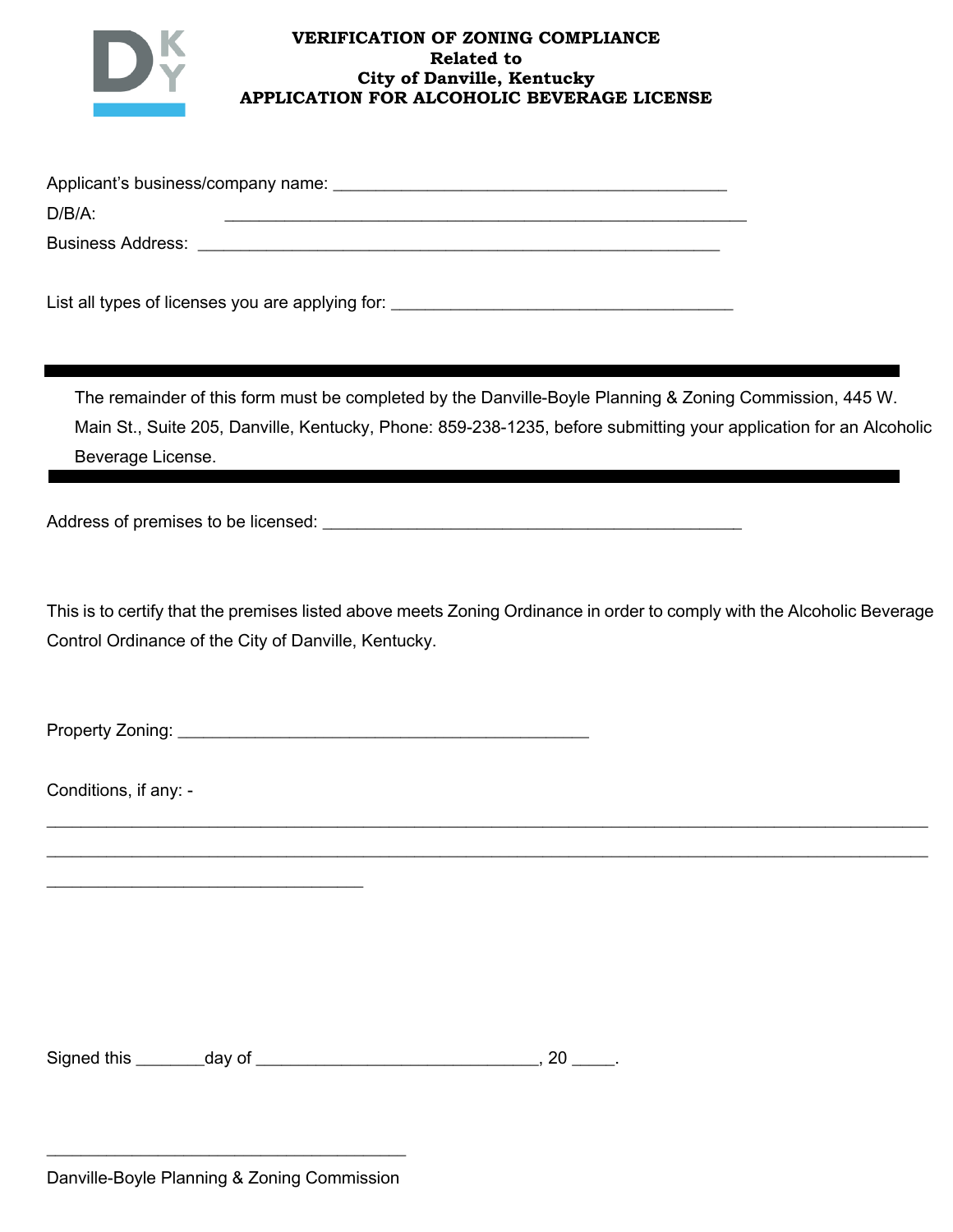

**CITY OF DANVILLE ALCOHOLIC BEVERAGE CONTROL** 445 W. Main St., PO Box 670 Danville, KY 40423 (859) 936-6840 phone (859) 238-1232 fax https://www.danvilleky.gov/

To obtain your criminal history check, call a phone number or visit a website listed below:

| Alabama              | 1-866-740-4762<br>or 334-353-4340    | http://background.alabama.gov/                                                            |
|----------------------|--------------------------------------|-------------------------------------------------------------------------------------------|
| Alaska               | 907-269-5767 or<br>907-269-5640      | http://www.dps.state.ak.us/statewide/background/                                          |
| Arizona              | 602-223-2000                         | http://www.azdps.gov/Services/Records/Criminal History Records/                           |
| <b>Arkansas</b>      | 501-618-8500                         | https://www.ark.org/criminal/index.php                                                    |
| California           |                                      | http://oag.ca.gov/fingerprints/security                                                   |
| Colorado             | 303-239-4208                         | https://www.cbirecordscheck.com/                                                          |
| <b>Connecticut</b>   | 860-685-8480                         | http://www.ct.gov/despp/lib/despp/reports and records/dps-846-c.pdf                       |
| <b>Delaware</b>      |                                      | http://dsp.delaware.gov/state_bureau_of_identification.shtml                              |
| <b>Florida</b>       | 850-410-8109                         | http://www.fdle.state.fl.us/Criminal-History-Records/Record-Check                         |
| Georgia              | 404-244-2639                         | http://qbi.qeorqia.qov/obtaining-criminal-history-record-information                      |
| Hawaii               | 808-587-3279                         | https://ecrim.ehawaii.gov/ahewa/                                                          |
| Idaho                | 208-884-7130                         | https://isp.idaho.gov/bci/criminal-history/                                               |
| <b>Illinois</b>      | 815-740-5160                         | https://isp.illinois.gov/BureauOfIdentification/CriminalHistory                           |
| Indiana              | 317-233-5424                         | http://www.in.gov/ai/appfiles/isp-lch/                                                    |
| lowa                 | 515-725-6066                         | https://dps.iowa.gov/divisions/criminal-investigation/criminal-history/record-check-forms |
| <b>Kansas</b>        | 785-296-2454,<br>785-296-5059,<br>or | https://www.kansas.gov/kbi/criminalhistory/                                               |
|                      | 800-452-6727                         |                                                                                           |
| Kentucky             | 800-928-6381 or<br>502-573-1682      | http://courts.ky.gov/aoc/criminalrecordreports/Pages/default.aspx                         |
| Louisiana            | 225-925-6096 or<br>225-925-6095      | https://louisiana.staterecords.org/background.php                                         |
| <b>Maine</b>         | 207-624-7240                         | https://www5.informe.org/online/pcr/                                                      |
| Maryland             | 410-764-4501 or<br>888-795-0011      | https://www.dpscs.state.md.us/publicservs/bgchecks.shtml                                  |
| <b>Massachusetts</b> | 617-660-4600                         | http://www.mass.gov/eopss/agencies/dcjis/                                                 |
| Michigan             | 517-241-0606                         | https://www.michigan.gov/msp/0,4643,7-123-1878 8311---,00.html                            |
| <b>Minnesota</b>     | 651-793-2400                         | https://chs.state.mn.us/                                                                  |
| <b>Mississippi</b>   | 855-938-5042                         | https://mississippi.staterecords.org/background.php                                       |
| <b>Missouri</b>      | 573-526-6312                         | https://www.machs.mshp.dps.mo.gov/MACHSFP/home.html                                       |
| Montana              | 406-444-3625                         | https://dojmt.gov/enforcement/background-checks/                                          |
| Nebraska             | 402-479-4971                         | https://www.nebraska.gov/apps-nsp-limited-criminal                                        |